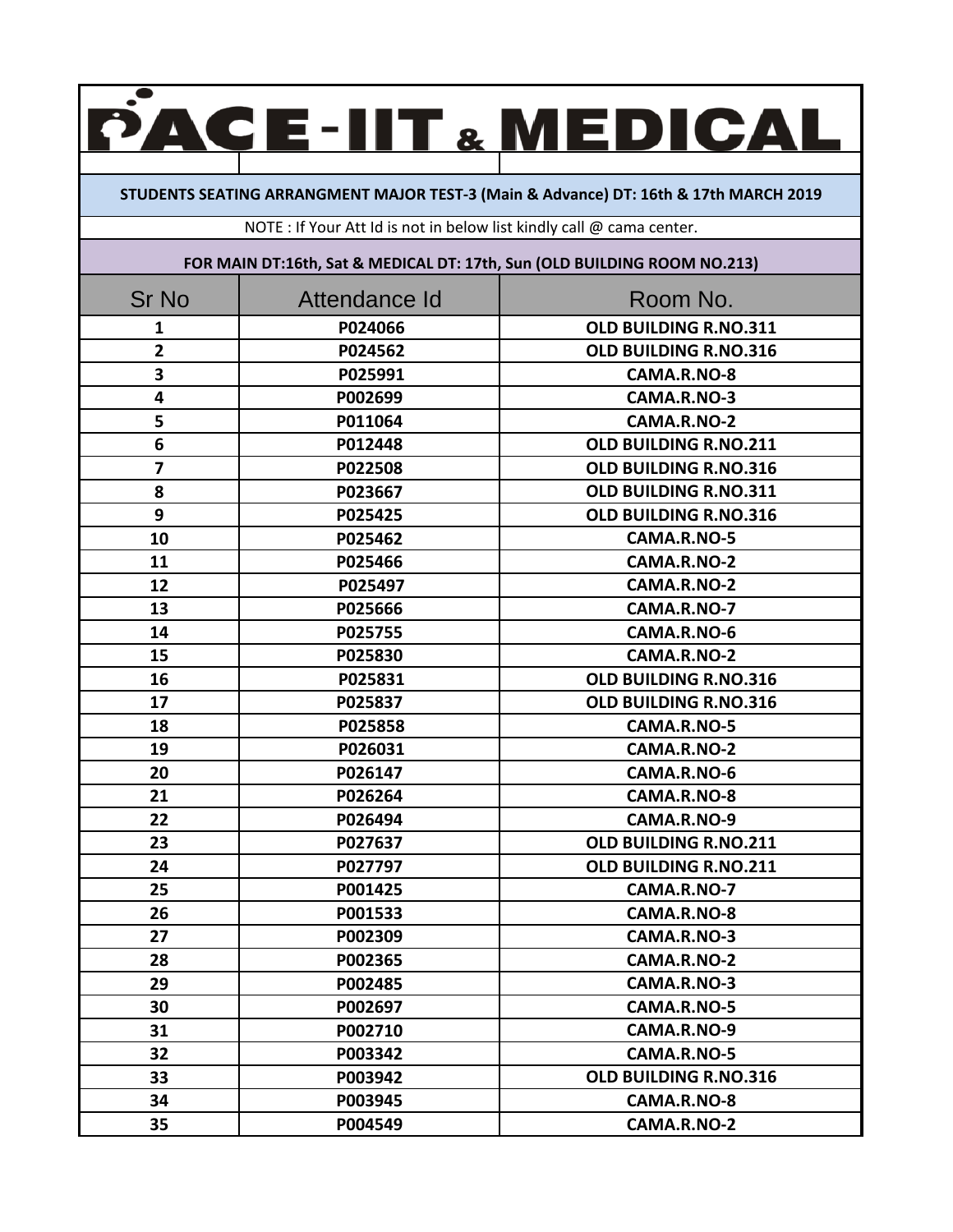| STUDENTS SEATING ARRANGMENT MAJOR TEST-3 (Main & Advance) DT: 16th & 17th MARCH 2019 |                                                                          |                       |  |
|--------------------------------------------------------------------------------------|--------------------------------------------------------------------------|-----------------------|--|
| NOTE : If Your Att Id is not in below list kindly call @ cama center.                |                                                                          |                       |  |
|                                                                                      | FOR MAIN DT:16th, Sat & MEDICAL DT: 17th, Sun (OLD BUILDING ROOM NO.213) |                       |  |
| <b>Sr No</b>                                                                         | Attendance Id                                                            | Room No.              |  |
| 36                                                                                   | P005096                                                                  | CAMA.R.NO-9           |  |
| 37                                                                                   | P005524                                                                  | CAMA.R.NO-5           |  |
| 38                                                                                   | P008189                                                                  | OLD BUILDING R.NO.311 |  |
| 39                                                                                   | P008394                                                                  | OLD BUILDING R.NO.211 |  |
| 40                                                                                   | P009728                                                                  | CAMA.R.NO-3           |  |
| 41                                                                                   | P009730                                                                  | CAMA.R.NO-3           |  |
| 42                                                                                   | P009842                                                                  | CAMA.R.NO-5           |  |
| 43                                                                                   | P009945                                                                  | OLD BUILDING R.NO.316 |  |
| 44                                                                                   | P009972                                                                  | OLD BUILDING R.NO.311 |  |
| 45                                                                                   | P009983                                                                  | OLD BUILDING R.NO.311 |  |
| 46                                                                                   | P009989                                                                  | CAMA.R.NO-1           |  |
| 47                                                                                   | P010092                                                                  | CAMA.R.NO-1           |  |
| 48                                                                                   | P010150                                                                  | CAMA.R.NO-9           |  |
| 49                                                                                   | P010153                                                                  | CAMA.R.NO-8           |  |
| 50                                                                                   | P010197                                                                  | CAMA.R.NO-8           |  |
| 51                                                                                   | P010205                                                                  | CAMA.R.NO-3           |  |
| 52                                                                                   | P010246                                                                  | CAMA.R.NO-3           |  |
| 53                                                                                   | P010290                                                                  | CAMA.R.NO-8           |  |
| 54                                                                                   | P010318                                                                  | CAMA.R.NO-3           |  |
| 55                                                                                   | P010512                                                                  | OLD BUILDING R.NO.311 |  |
| 56                                                                                   | P010625                                                                  | CAMA.R.NO-6           |  |
| 57                                                                                   | P010689                                                                  | CAMA.R.NO-3           |  |
| 58                                                                                   | P011147                                                                  | CAMA.R.NO-3           |  |
| 59                                                                                   | P011323                                                                  | CAMA.R.NO-9           |  |
| 60                                                                                   | P011451                                                                  | CAMA.R.NO-3           |  |
| 61                                                                                   | P011582                                                                  | CAMA.R.NO-7           |  |
| 62                                                                                   | P011593                                                                  | CAMA.R.NO-2           |  |
| 63                                                                                   | P011615                                                                  | CAMA.R.NO-3           |  |
| 64                                                                                   | P011751                                                                  | CAMA.R.NO-2           |  |
| 65                                                                                   | P012025                                                                  | CAMA.R.NO-1           |  |
| 66                                                                                   | P012390                                                                  | CAMA.R.NO-2           |  |
| 67                                                                                   | P012423                                                                  | CAMA.R.NO-3           |  |
| 68                                                                                   | P012572                                                                  | CAMA.R.NO-8           |  |
| 69                                                                                   | P012607                                                                  | CAMA.R.NO-9           |  |
| 70                                                                                   | P012754                                                                  | CAMA.R.NO-3           |  |
| 71                                                                                   | P013619                                                                  | CAMA.R.NO-2           |  |
| 72                                                                                   | P013720                                                                  | OLD BUILDING R.NO.316 |  |
| 73                                                                                   | P013835                                                                  | CAMA.R.NO-9           |  |
| 74                                                                                   | P013842                                                                  | CAMA.R.NO-7           |  |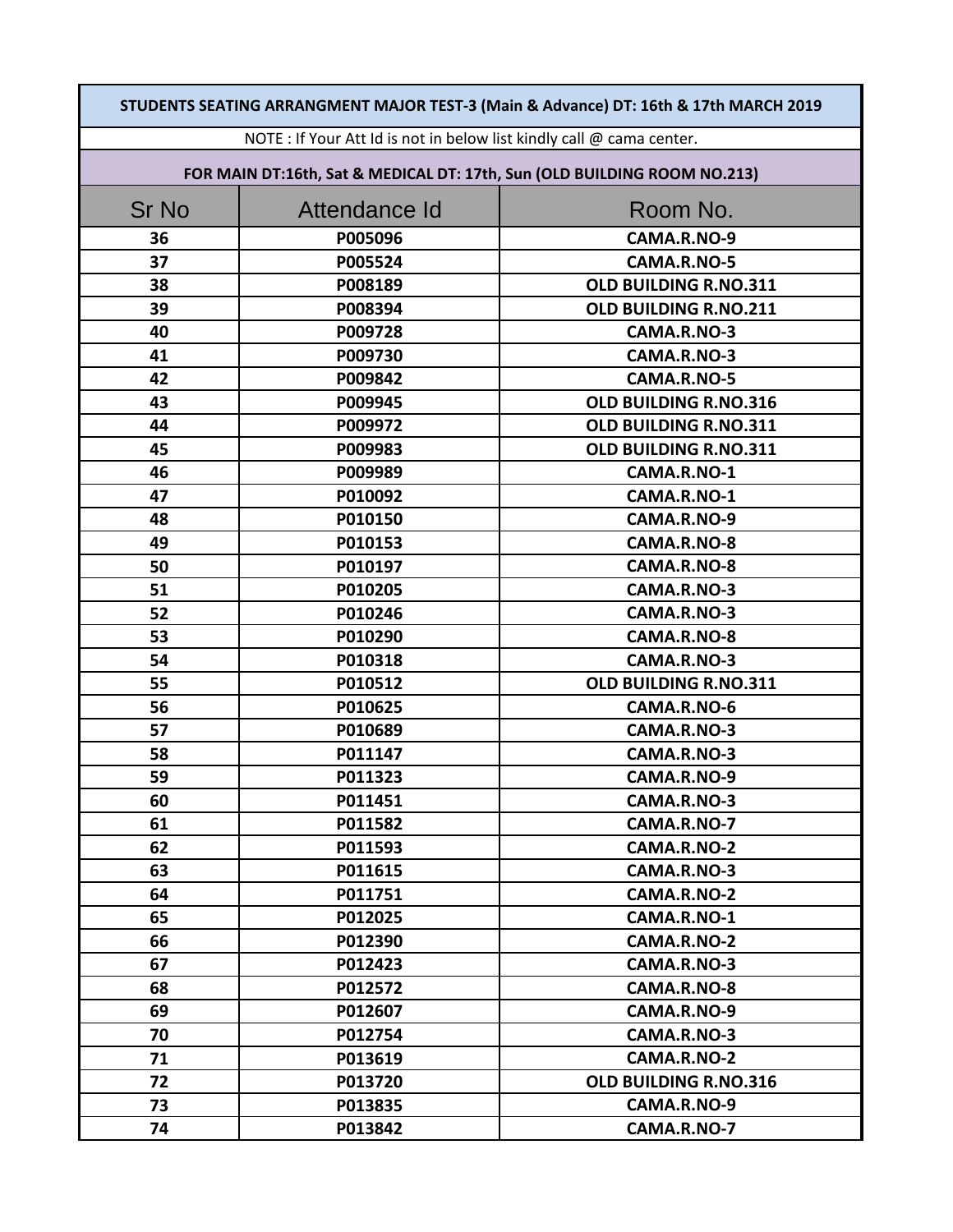| STUDENTS SEATING ARRANGMENT MAJOR TEST-3 (Main & Advance) DT: 16th & 17th MARCH 2019 |               |                       |
|--------------------------------------------------------------------------------------|---------------|-----------------------|
| NOTE : If Your Att Id is not in below list kindly call @ cama center.                |               |                       |
| FOR MAIN DT:16th, Sat & MEDICAL DT: 17th, Sun (OLD BUILDING ROOM NO.213)             |               |                       |
| <b>Sr No</b>                                                                         | Attendance Id | Room No.              |
| 75                                                                                   | P013853       | CAMA.R.NO-3           |
| 76                                                                                   | P014475       | OLD BUILDING R.NO.311 |
| 77                                                                                   | P014520       | CAMA.R.NO-3           |
| 78                                                                                   | P014624       | CAMA.R.NO-3           |
| 79                                                                                   | P014683       | CAMA.R.NO-7           |
| 80                                                                                   | P014927       | CAMA.R.NO-6           |
| 81                                                                                   | P015892       | CAMA.R.NO-1           |
| 82                                                                                   | P016516       | CAMA.R.NO-1           |
| 83                                                                                   | P017634       | CAMA.R.NO-2           |
| 84                                                                                   | P020250       | CAMA.R.NO-5           |
| 85                                                                                   | P020265       | CAMA.R.NO-5           |
| 86                                                                                   | P020266       | OLD BUILDING R.NO.311 |
| 87                                                                                   | P020276       | CAMA.R.NO-6           |
| 88                                                                                   | P020278       | CAMA.R.NO-3           |
| 89                                                                                   | P020288       | OLD BUILDING R.NO.311 |
| 90                                                                                   | P020294       | CAMA.R.NO-2           |
| 91                                                                                   | P020295       | CAMA.R.NO-1           |
| 92                                                                                   | P020298       | CAMA.R.NO-2           |
| 93                                                                                   | P020322       | CAMA.R.NO-7           |
| 94                                                                                   | P020335       | CAMA.R.NO-9           |
| 95                                                                                   | P020348       | CAMA.R.NO-1           |
| 96                                                                                   | P020351       | CAMA.R.NO-3           |
| 97                                                                                   | P020355       | CAMA.R.NO-7           |
| 98                                                                                   | P020358       | CAMA.R.NO-8           |
| 99                                                                                   | P020387       | CAMA.R.NO-8           |
| 100                                                                                  | P020395       | CAMA.R.NO-2           |
| 101                                                                                  | P020396       | CAMA.R.NO-8           |
| 102                                                                                  | P020398       | CAMA.R.NO-1           |
| 103                                                                                  | P020399       | CAMA.R.NO-9           |
| 104                                                                                  | P020404       | CAMA.R.NO-5           |
| 105                                                                                  | P020423       | OLD BUILDING R.NO.311 |
| 106                                                                                  | P020427       | CAMA.R.NO-3           |
| 107                                                                                  | P020428       | CAMA.R.NO-1           |
| 108                                                                                  | P020447       | CAMA.R.NO-3           |
| 109                                                                                  | P020451       | OLD BUILDING R.NO.311 |
| 110                                                                                  | P020474       | CAMA.R.NO-1           |
| 111                                                                                  | P020477       | CAMA.R.NO-8           |
| 112                                                                                  | P020484       | CAMA.R.NO-2           |
| 113                                                                                  | P020489       | CAMA.R.NO-1           |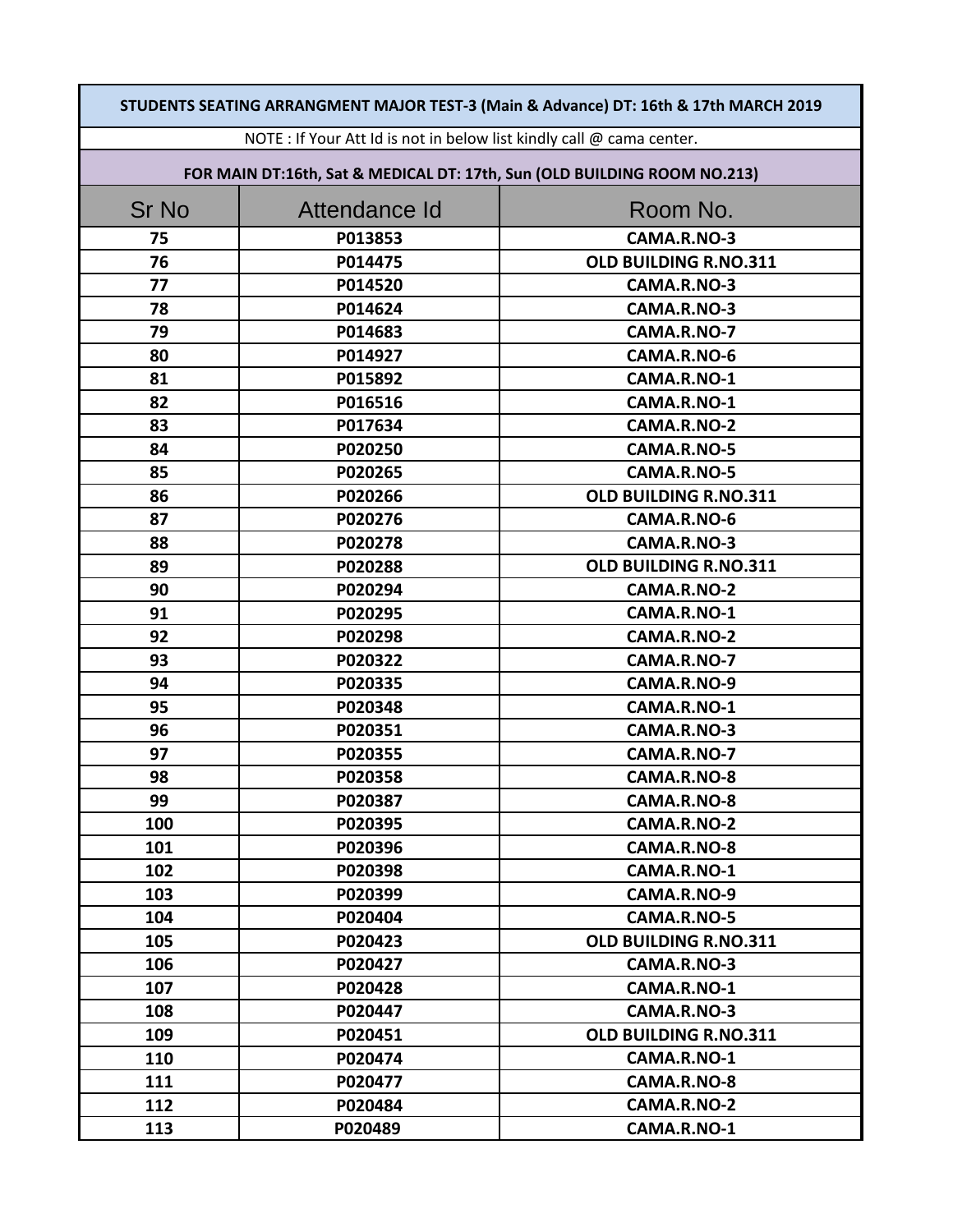| STUDENTS SEATING ARRANGMENT MAJOR TEST-3 (Main & Advance) DT: 16th & 17th MARCH 2019 |               |                                                                          |
|--------------------------------------------------------------------------------------|---------------|--------------------------------------------------------------------------|
| NOTE : If Your Att Id is not in below list kindly call @ cama center.                |               |                                                                          |
|                                                                                      |               | FOR MAIN DT:16th, Sat & MEDICAL DT: 17th, Sun (OLD BUILDING ROOM NO.213) |
| <b>Sr No</b>                                                                         | Attendance Id | Room No.                                                                 |
| 114                                                                                  | P020494       | CAMA.R.NO-3                                                              |
| 115                                                                                  | P020495       | CAMA.R.NO-8                                                              |
| 116                                                                                  | P020502       | CAMA.R.NO-7                                                              |
| 117                                                                                  | P020520       | OLD BUILDING R.NO.311                                                    |
| 118                                                                                  | P020910       | CAMA.R.NO-2                                                              |
| 119                                                                                  | P021161       | OLD BUILDING R.NO.311                                                    |
| 120                                                                                  | P021181       | CAMA.R.NO-8                                                              |
| 121                                                                                  | P021186       | CAMA.R.NO-8                                                              |
| 122                                                                                  | P021189       | CAMA.R.NO-1                                                              |
| 123                                                                                  | P021190       | CAMA.R.NO-9                                                              |
| 124                                                                                  | P021207       | CAMA.R.NO-2                                                              |
| 125                                                                                  | P021212       | CAMA.R.NO-1                                                              |
| 126                                                                                  | P021258       | OLD BUILDING R.NO.316                                                    |
| 127                                                                                  | P021263       | OLD BUILDING R.NO.311                                                    |
| 128                                                                                  | P021285       | OLD BUILDING R.NO.316                                                    |
| 129                                                                                  | P021306       | CAMA.R.NO-9                                                              |
| 130                                                                                  | P021312       | CAMA.R.NO-2                                                              |
| 131                                                                                  | P021321       | CAMA.R.NO-2                                                              |
| 132                                                                                  | P021332       | CAMA.R.NO-5                                                              |
| 133                                                                                  | P021334       | CAMA.R.NO-1                                                              |
| 134                                                                                  | P021338       | CAMA.R.NO-1                                                              |
| 135                                                                                  | P021345       | CAMA.R.NO-7                                                              |
| 136                                                                                  | P021346       | CAMA.R.NO-7                                                              |
| 137                                                                                  | P021350       | CAMA.R.NO-3                                                              |
| 138                                                                                  | P021362       | CAMA.R.NO-1                                                              |
| 139                                                                                  | P021371       | CAMA.R.NO-8                                                              |
| 140                                                                                  | P021375       | OLD BUILDING R.NO.311                                                    |
| 141                                                                                  | P021378       | CAMA.R.NO-1                                                              |
| 142                                                                                  | P021381       | CAMA.R.NO-5                                                              |
| 143                                                                                  | P021382       | CAMA.R.NO-9                                                              |
| 144                                                                                  | P021402       | OLD BUILDING R.NO.316                                                    |
| 145                                                                                  | P021407       | CAMA.R.NO-8                                                              |
| 146                                                                                  | P021414       | CAMA.R.NO-8                                                              |
| 147                                                                                  | P021485       | OLD BUILDING R.NO.311                                                    |
| 148                                                                                  | P021545       | CAMA.R.NO-9                                                              |
| 149                                                                                  | P021633       | OLD BUILDING R.NO.316                                                    |
| 150                                                                                  | P021715       | CAMA.R.NO-9                                                              |
| 151                                                                                  | P021808       | CAMA.R.NO-1                                                              |
| 152                                                                                  | P021835       | OLD BUILDING R.NO.211                                                    |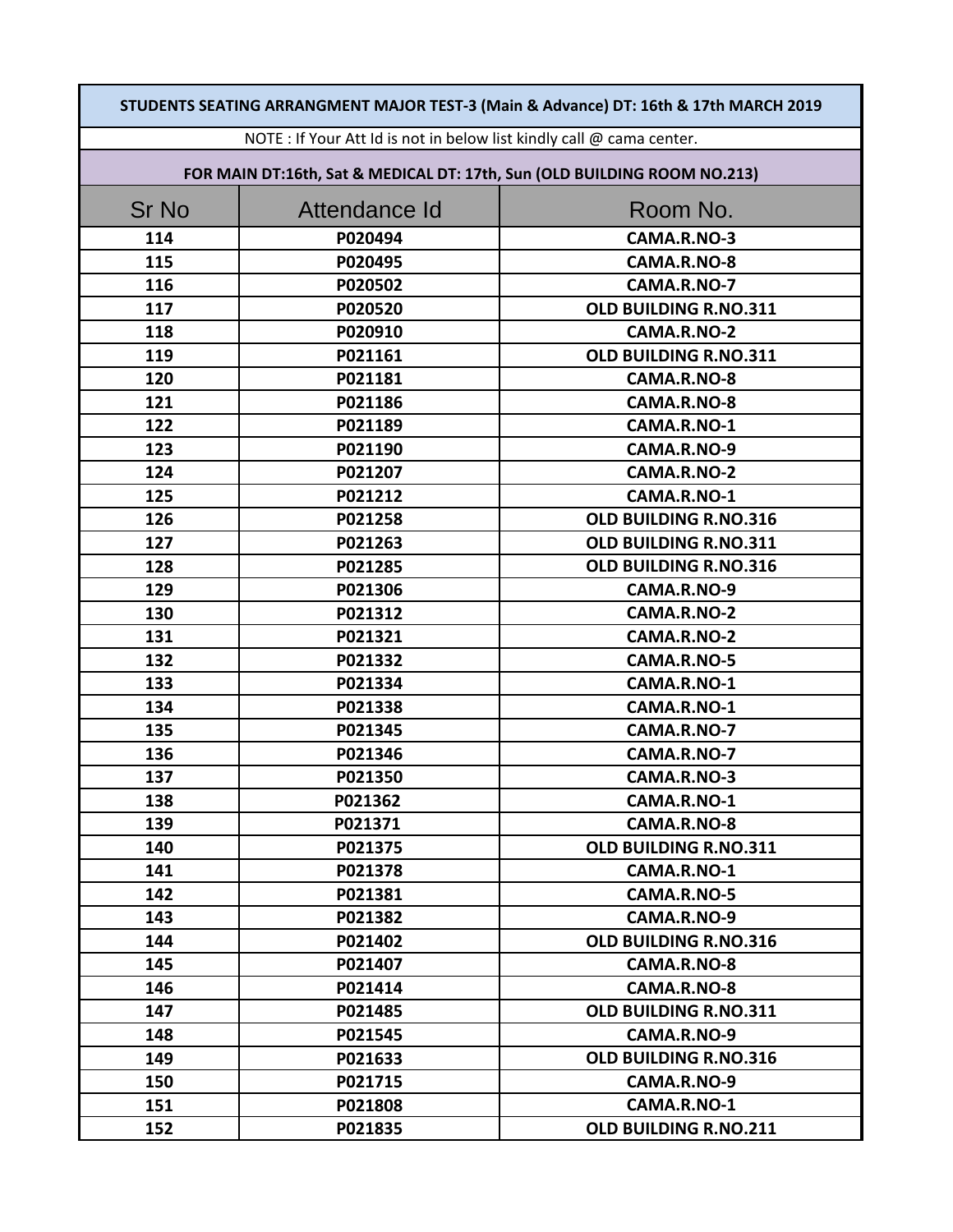| STUDENTS SEATING ARRANGMENT MAJOR TEST-3 (Main & Advance) DT: 16th & 17th MARCH 2019 |                                                                          |                       |  |
|--------------------------------------------------------------------------------------|--------------------------------------------------------------------------|-----------------------|--|
| NOTE : If Your Att Id is not in below list kindly call @ cama center.                |                                                                          |                       |  |
|                                                                                      | FOR MAIN DT:16th, Sat & MEDICAL DT: 17th, Sun (OLD BUILDING ROOM NO.213) |                       |  |
| <b>Sr No</b>                                                                         | Attendance Id                                                            | Room No.              |  |
| 153                                                                                  | P021872                                                                  | CAMA.R.NO-7           |  |
| 154                                                                                  | P021899                                                                  | CAMA.R.NO-7           |  |
| 155                                                                                  | P021900                                                                  | CAMA.R.NO-2           |  |
| 156                                                                                  | P021916                                                                  | CAMA.R.NO-2           |  |
| 157                                                                                  | P021928                                                                  | CAMA.R.NO-6           |  |
| 158                                                                                  | P021943                                                                  | OLD BUILDING R.NO.311 |  |
| 159                                                                                  | P021971                                                                  | CAMA.R.NO-2           |  |
| 160                                                                                  | P021982                                                                  | OLD BUILDING R.NO.316 |  |
| 161                                                                                  | P021986                                                                  | CAMA.R.NO-9           |  |
| 162                                                                                  | P022010                                                                  | OLD BUILDING R.NO.311 |  |
| 163                                                                                  | P022015                                                                  | CAMA.R.NO-6           |  |
| 164                                                                                  | P022032                                                                  | CAMA.R.NO-2           |  |
| 165                                                                                  | P022095                                                                  | CAMA.R.NO-8           |  |
| 166                                                                                  | P022137                                                                  | CAMA.R.NO-2           |  |
| 167                                                                                  | P022155                                                                  | CAMA.R.NO-9           |  |
| 168                                                                                  | P022176                                                                  | CAMA.R.NO-7           |  |
| 169                                                                                  | P022181                                                                  | OLD BUILDING R.NO.316 |  |
| 170                                                                                  | P022183                                                                  | CAMA.R.NO-1           |  |
| 171                                                                                  | P022216                                                                  | CAMA.R.NO-7           |  |
| 172                                                                                  | P022224                                                                  | CAMA.R.NO-6           |  |
| 173                                                                                  | P022251                                                                  | CAMA.R.NO-8           |  |
| 174                                                                                  | P022261                                                                  | CAMA.R.NO-5           |  |
| 175                                                                                  | P022271                                                                  | CAMA.R.NO-7           |  |
| 176                                                                                  | P022274                                                                  | CAMA.R.NO-7           |  |
| 177                                                                                  | P022281                                                                  | CAMA.R.NO-7           |  |
| 178                                                                                  | P022282                                                                  | CAMA.R.NO-1           |  |
| 179                                                                                  | P022305                                                                  | CAMA.R.NO-9           |  |
| 180                                                                                  | P022308                                                                  | OLD BUILDING R.NO.311 |  |
| 181                                                                                  | P022334                                                                  | CAMA.R.NO-6           |  |
| 182                                                                                  | P022339                                                                  | OLD BUILDING R.NO.316 |  |
| 183                                                                                  | P022354                                                                  | CAMA.R.NO-9           |  |
| 184                                                                                  | P022361                                                                  | CAMA.R.NO-7           |  |
| 185                                                                                  | P022362                                                                  | CAMA.R.NO-8           |  |
| 186                                                                                  | P022380                                                                  | CAMA.R.NO-1           |  |
| 187                                                                                  | P022393                                                                  | OLD BUILDING R.NO.211 |  |
| 188                                                                                  | P022397                                                                  | OLD BUILDING R.NO.316 |  |
| 189                                                                                  | P022414                                                                  | CAMA.R.NO-5           |  |
| 190                                                                                  | P022431                                                                  | CAMA.R.NO-6           |  |
| 191                                                                                  | P022457                                                                  | CAMA.R.NO-5           |  |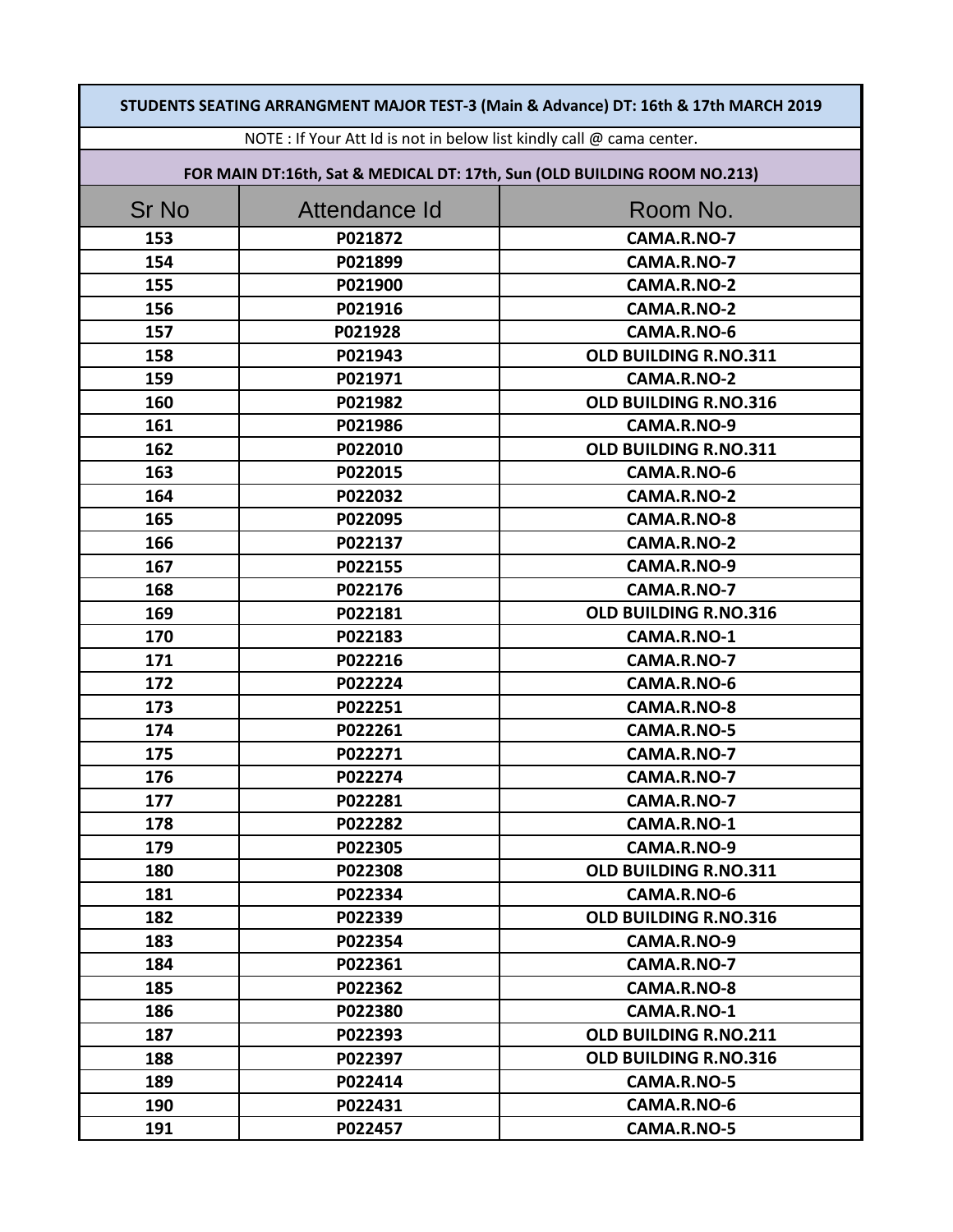| STUDENTS SEATING ARRANGMENT MAJOR TEST-3 (Main & Advance) DT: 16th & 17th MARCH 2019 |                                                                          |                       |  |
|--------------------------------------------------------------------------------------|--------------------------------------------------------------------------|-----------------------|--|
| NOTE : If Your Att Id is not in below list kindly call @ cama center.                |                                                                          |                       |  |
|                                                                                      | FOR MAIN DT:16th, Sat & MEDICAL DT: 17th, Sun (OLD BUILDING ROOM NO.213) |                       |  |
| <b>Sr No</b>                                                                         | Attendance Id                                                            | Room No.              |  |
| 192                                                                                  | P022500                                                                  | CAMA.R.NO-3           |  |
| 193                                                                                  | P022514                                                                  | OLD BUILDING R.NO.311 |  |
| 194                                                                                  | P022550                                                                  | OLD BUILDING R.NO.316 |  |
| 195                                                                                  | P022592                                                                  | CAMA.R.NO-9           |  |
| 196                                                                                  | P022597                                                                  | CAMA.R.NO-2           |  |
| 197                                                                                  | P022611                                                                  | CAMA.R.NO-9           |  |
| 198                                                                                  | P022615                                                                  | CAMA.R.NO-9           |  |
| 199                                                                                  | P022627                                                                  | OLD BUILDING R.NO.316 |  |
| 200                                                                                  | P022628                                                                  | OLD BUILDING R.NO.311 |  |
| 201                                                                                  | P022649                                                                  | CAMA.R.NO-5           |  |
| 202                                                                                  | P022654                                                                  | CAMA.R.NO-1           |  |
| 203                                                                                  | P022690                                                                  | CAMA.R.NO-2           |  |
| 204                                                                                  | P022692                                                                  | CAMA.R.NO-7           |  |
| 205                                                                                  | P022721                                                                  | CAMA.R.NO-9           |  |
| 206                                                                                  | P022802                                                                  | CAMA.R.NO-7           |  |
| 207                                                                                  | P022817                                                                  | CAMA.R.NO-6           |  |
| 208                                                                                  | P022856                                                                  | OLD BUILDING R.NO.311 |  |
| 209                                                                                  | P022942                                                                  | CAMA.R.NO-5           |  |
| 210                                                                                  | P023045                                                                  | CAMA.R.NO-9           |  |
| 211                                                                                  | P023064                                                                  | OLD BUILDING R.NO.211 |  |
| 212                                                                                  | P023078                                                                  | CAMA.R.NO-8           |  |
| 213                                                                                  | P023119                                                                  | OLD BUILDING R.NO.316 |  |
| 214                                                                                  | P023122                                                                  | CAMA.R.NO-6           |  |
| 215                                                                                  | P023175                                                                  | CAMA.R.NO-9           |  |
| 216                                                                                  | P023178                                                                  | CAMA.R.NO-7           |  |
| 217                                                                                  | P023188                                                                  | CAMA.R.NO-6           |  |
| 218                                                                                  | P023206                                                                  | OLD BUILDING R.NO.311 |  |
| 219                                                                                  | P023210                                                                  | CAMA.R.NO-6           |  |
| 220                                                                                  | P023211                                                                  | CAMA.R.NO-5           |  |
| 221                                                                                  | P023227                                                                  | CAMA.R.NO-1           |  |
| 222                                                                                  | P023239                                                                  | CAMA.R.NO-1           |  |
| 223                                                                                  | P023246                                                                  | CAMA.R.NO-2           |  |
| 224                                                                                  | P023270                                                                  | OLD BUILDING R.NO.311 |  |
| 225                                                                                  | P023306                                                                  | CAMA.R.NO-1           |  |
| 226                                                                                  | P023314                                                                  | CAMA.R.NO-6           |  |
| 227                                                                                  | P023333                                                                  | CAMA.R.NO-9           |  |
| 228                                                                                  | P023334                                                                  | OLD BUILDING R.NO.311 |  |
| 229                                                                                  | P023414                                                                  | CAMA.R.NO-6           |  |
| 230                                                                                  | P023432                                                                  | CAMA.R.NO-5           |  |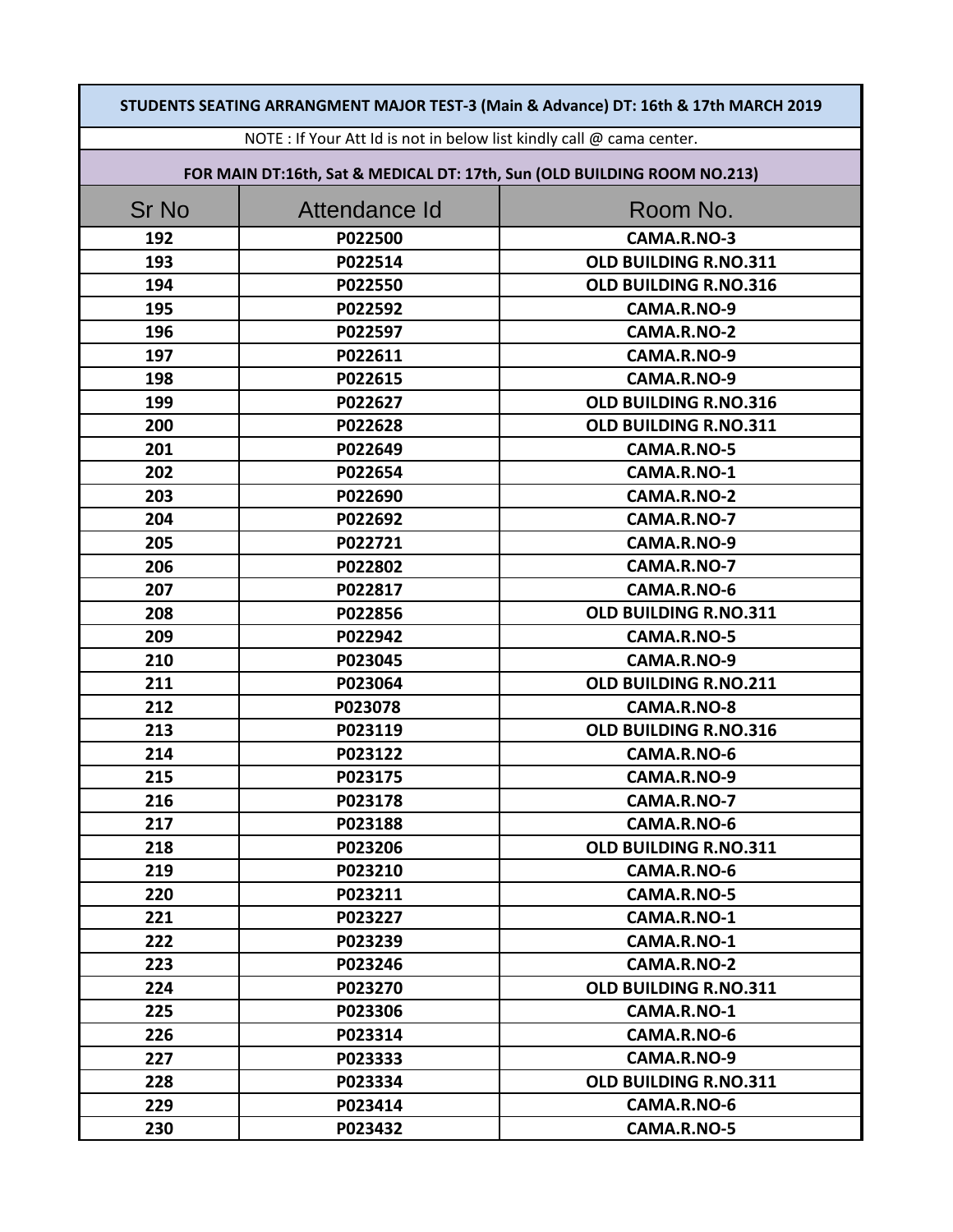| STUDENTS SEATING ARRANGMENT MAJOR TEST-3 (Main & Advance) DT: 16th & 17th MARCH 2019 |                                                                          |                       |  |
|--------------------------------------------------------------------------------------|--------------------------------------------------------------------------|-----------------------|--|
| NOTE : If Your Att Id is not in below list kindly call @ cama center.                |                                                                          |                       |  |
|                                                                                      | FOR MAIN DT:16th, Sat & MEDICAL DT: 17th, Sun (OLD BUILDING ROOM NO.213) |                       |  |
| <b>Sr No</b>                                                                         | Attendance Id                                                            | Room No.              |  |
| 231                                                                                  | P023453                                                                  | OLD BUILDING R.NO.311 |  |
| 232                                                                                  | P023533                                                                  | CAMA.R.NO-8           |  |
| 233                                                                                  | P023577                                                                  | OLD BUILDING R.NO.316 |  |
| 234                                                                                  | P023692                                                                  | OLD BUILDING R.NO.311 |  |
| 235                                                                                  | P023710                                                                  | CAMA.R.NO-5           |  |
| 236                                                                                  | P023715                                                                  | CAMA.R.NO-5           |  |
| 237                                                                                  | P023721                                                                  | CAMA.R.NO-5           |  |
| 238                                                                                  | P023738                                                                  | OLD BUILDING R.NO.316 |  |
| 239                                                                                  | P023740                                                                  | OLD BUILDING R.NO.316 |  |
| 240                                                                                  | P023750                                                                  | CAMA.R.NO-5           |  |
| 241                                                                                  | P023751                                                                  | CAMA.R.NO-3           |  |
| 242                                                                                  | P023763                                                                  | CAMA.R.NO-1           |  |
| 243                                                                                  | P023769                                                                  | CAMA.R.NO-2           |  |
| 244                                                                                  | P023777                                                                  | OLD BUILDING R.NO.316 |  |
| 245                                                                                  | P023779                                                                  | CAMA.R.NO-2           |  |
| 246                                                                                  | P023800                                                                  | CAMA.R.NO-1           |  |
| 247                                                                                  | P023846                                                                  | CAMA.R.NO-6           |  |
| 248                                                                                  | P023851                                                                  | CAMA.R.NO-6           |  |
| 249                                                                                  | P023876                                                                  | CAMA.R.NO-8           |  |
| 250                                                                                  | P023979                                                                  | CAMA.R.NO-8           |  |
| 251                                                                                  | P023981                                                                  | CAMA.R.NO-7           |  |
| 252                                                                                  | P023983                                                                  | CAMA.R.NO-8           |  |
| 253                                                                                  | P023985                                                                  | CAMA.R.NO-3           |  |
| 254                                                                                  | P023994                                                                  | CAMA.R.NO-7           |  |
| 255                                                                                  | P023998                                                                  | CAMA.R.NO-8           |  |
| 256                                                                                  | P024028                                                                  | OLD BUILDING R.NO.211 |  |
| 257                                                                                  | P024046                                                                  | CAMA.R.NO-8           |  |
| 258                                                                                  | P024075                                                                  | CAMA.R.NO-5           |  |
| 259                                                                                  | P024076                                                                  | CAMA.R.NO-1           |  |
| 260                                                                                  | P024079                                                                  | CAMA.R.NO-7           |  |
| 261                                                                                  | P024120                                                                  | CAMA.R.NO-5           |  |
| 262                                                                                  | P024138                                                                  | CAMA.R.NO-6           |  |
| 263                                                                                  | P024158                                                                  | CAMA.R.NO-9           |  |
| 264                                                                                  | P024181                                                                  | OLD BUILDING R.NO.211 |  |
| 265                                                                                  | P024228                                                                  | CAMA.R.NO-9           |  |
| 266                                                                                  | P024239                                                                  | OLD BUILDING R.NO.316 |  |
| 267                                                                                  | P024250                                                                  | CAMA.R.NO-7           |  |
| 268                                                                                  | P024284                                                                  | OLD BUILDING R.NO.316 |  |
| 269                                                                                  | P024285                                                                  | OLD BUILDING R.NO.316 |  |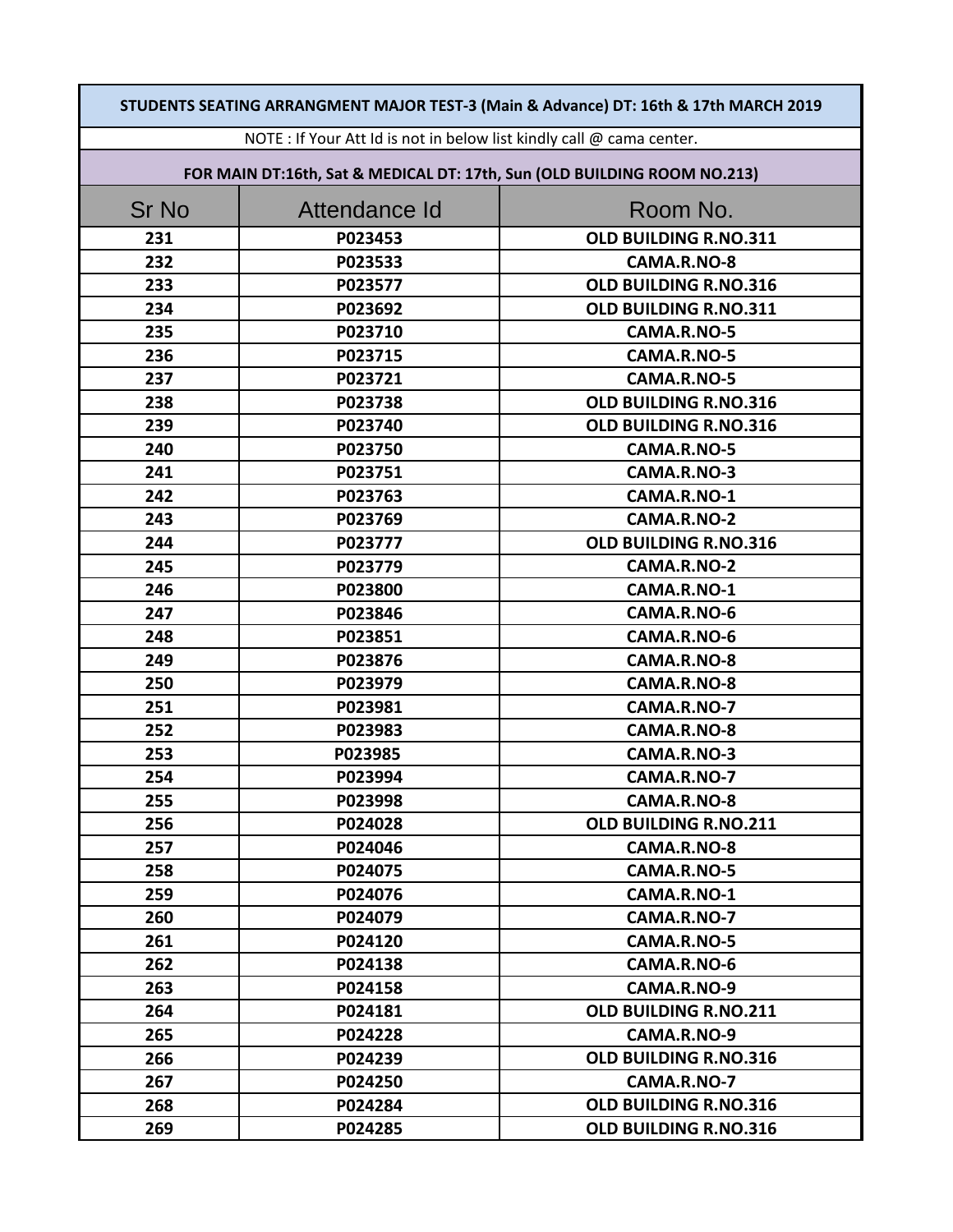| STUDENTS SEATING ARRANGMENT MAJOR TEST-3 (Main & Advance) DT: 16th & 17th MARCH 2019 |               |                                                                          |
|--------------------------------------------------------------------------------------|---------------|--------------------------------------------------------------------------|
| NOTE : If Your Att Id is not in below list kindly call @ cama center.                |               |                                                                          |
|                                                                                      |               | FOR MAIN DT:16th, Sat & MEDICAL DT: 17th, Sun (OLD BUILDING ROOM NO.213) |
| <b>Sr No</b>                                                                         | Attendance Id | Room No.                                                                 |
| 270                                                                                  | P024297       | OLD BUILDING R.NO.316                                                    |
| 271                                                                                  | P024311       | CAMA.R.NO-9                                                              |
| 272                                                                                  | P024313       | CAMA.R.NO-5                                                              |
| 273                                                                                  | P024344       | CAMA.R.NO-9                                                              |
| 274                                                                                  | P024350       | CAMA.R.NO-7                                                              |
| 275                                                                                  | P024372       | CAMA.R.NO-1                                                              |
| 276                                                                                  | P024377       | CAMA.R.NO-2                                                              |
| 277                                                                                  | P024379       | CAMA.R.NO-6                                                              |
| 278                                                                                  | P024387       | CAMA.R.NO-6                                                              |
| 279                                                                                  | P024455       | CAMA.R.NO-8                                                              |
| 280                                                                                  | P024460       | CAMA.R.NO-7                                                              |
| 281                                                                                  | P024461       | CAMA.R.NO-2                                                              |
| 282                                                                                  | P024464       | CAMA.R.NO-9                                                              |
| 283                                                                                  | P024467       | CAMA.R.NO-2                                                              |
| 284                                                                                  | P024474       | CAMA.R.NO-2                                                              |
| 285                                                                                  | P024482       | OLD BUILDING R.NO.316                                                    |
| 286                                                                                  | P024520       | OLD BUILDING R.NO.311                                                    |
| 287                                                                                  | P024545       | OLD BUILDING R.NO.311                                                    |
| 288                                                                                  | P024547       | CAMA.R.NO-3                                                              |
| 289                                                                                  | P024599       | CAMA.R.NO-8                                                              |
| 290                                                                                  | P024624       | CAMA.R.NO-8                                                              |
| 291                                                                                  | P024644       | CAMA.R.NO-1                                                              |
| 292                                                                                  | P024649       | OLD BUILDING R.NO.211                                                    |
| 293                                                                                  | P024651       | OLD BUILDING R.NO.316                                                    |
| 294                                                                                  | P024653       | CAMA.R.NO-9                                                              |
| 295                                                                                  | P024654       | CAMA.R.NO-7                                                              |
| 296                                                                                  | P024657       | CAMA.R.NO-6                                                              |
| 297                                                                                  | P024658       | CAMA.R.NO-5                                                              |
| 298                                                                                  | P024672       | CAMA.R.NO-7                                                              |
| 299                                                                                  | P024686       | OLD BUILDING R.NO.316                                                    |
| 300                                                                                  | P024687       | CAMA.R.NO-1                                                              |
| 301                                                                                  | P024688       | CAMA.R.NO-8                                                              |
| 302                                                                                  | P024690       | <b>OLD BUILDING R.NO.316</b>                                             |
| 303                                                                                  | P024691       | CAMA.R.NO-8                                                              |
| 304                                                                                  | P024692       | OLD BUILDING R.NO.311                                                    |
| 305                                                                                  | P024693       | CAMA.R.NO-8                                                              |
| 306                                                                                  | P024695       | OLD BUILDING R.NO.316                                                    |
| 307                                                                                  | P024697       | CAMA.R.NO-6                                                              |
| 308                                                                                  | P024699       | CAMA.R.NO-5                                                              |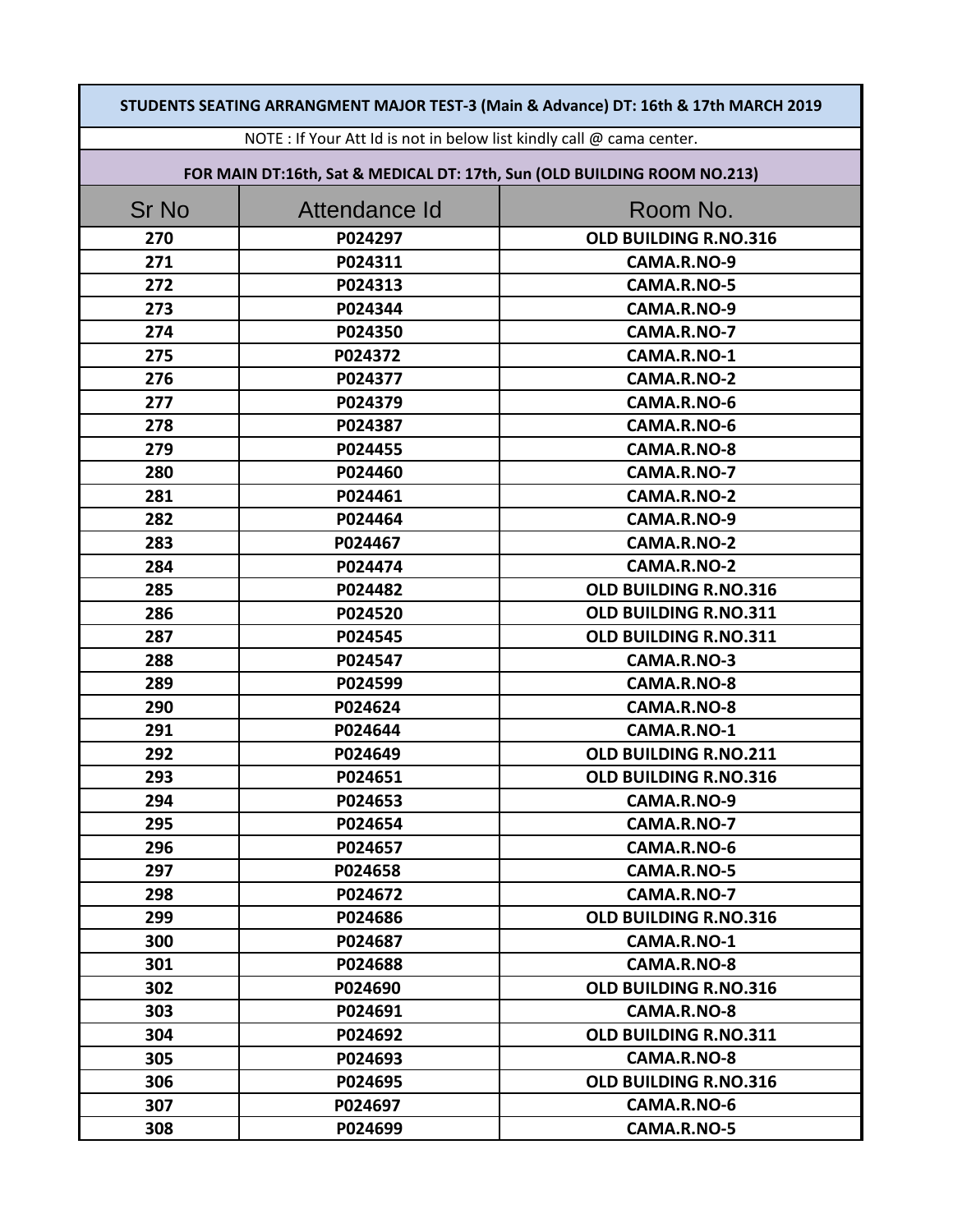| STUDENTS SEATING ARRANGMENT MAJOR TEST-3 (Main & Advance) DT: 16th & 17th MARCH 2019 |                                                                          |                       |  |
|--------------------------------------------------------------------------------------|--------------------------------------------------------------------------|-----------------------|--|
|                                                                                      | NOTE : If Your Att Id is not in below list kindly call @ cama center.    |                       |  |
|                                                                                      | FOR MAIN DT:16th, Sat & MEDICAL DT: 17th, Sun (OLD BUILDING ROOM NO.213) |                       |  |
| Sr No                                                                                | Attendance Id                                                            | Room No.              |  |
| 309                                                                                  | P024700                                                                  | OLD BUILDING R.NO.316 |  |
| 310                                                                                  | P024705                                                                  | CAMA.R.NO-7           |  |
| 311                                                                                  | P024707                                                                  | CAMA.R.NO-6           |  |
| 312                                                                                  | P024713                                                                  | CAMA.R.NO-6           |  |
| 313                                                                                  | P024717                                                                  | CAMA.R.NO-7           |  |
| 314                                                                                  | P024724                                                                  | OLD BUILDING R.NO.316 |  |
| 315                                                                                  | P024730                                                                  | CAMA.R.NO-5           |  |
| 316                                                                                  | P024731                                                                  | CAMA.R.NO-6           |  |
| 317                                                                                  | P024735                                                                  | OLD BUILDING R.NO.316 |  |
| 318                                                                                  | P024742                                                                  | CAMA.R.NO-5           |  |
| 319                                                                                  | P024746                                                                  | CAMA.R.NO-6           |  |
| 320                                                                                  | P024749                                                                  | CAMA.R.NO-5           |  |
| 321                                                                                  | P024751                                                                  | OLD BUILDING R.NO.316 |  |
| 322                                                                                  | P024764                                                                  | CAMA.R.NO-7           |  |
| 323                                                                                  | P024781                                                                  | OLD BUILDING R.NO.311 |  |
| 324                                                                                  | P024782                                                                  | CAMA.R.NO-2           |  |
| 325                                                                                  | P024783                                                                  | CAMA.R.NO-1           |  |
| 326                                                                                  | P024784                                                                  | OLD BUILDING R.NO.316 |  |
| 327                                                                                  | P024786                                                                  | CAMA.R.NO-5           |  |
| 328                                                                                  | P024787                                                                  | CAMA.R.NO-6           |  |
| 329                                                                                  | P024793                                                                  | CAMA.R.NO-9           |  |
| 330                                                                                  | P024799                                                                  | CAMA.R.NO-2           |  |
| 331                                                                                  | P024802                                                                  | CAMA.R.NO-5           |  |
| 332                                                                                  | P024813                                                                  | CAMA.R.NO-1           |  |
| 333                                                                                  | P024815                                                                  | OLD BUILDING R.NO.311 |  |
| 334                                                                                  | P024823                                                                  | CAMA.R.NO-6           |  |
| 335                                                                                  | P024834                                                                  | OLD BUILDING R.NO.311 |  |
| 336                                                                                  | P024835                                                                  | CAMA.R.NO-1           |  |
| 337                                                                                  | P024837                                                                  | CAMA.R.NO-5           |  |
| 338                                                                                  | P024839                                                                  | OLD BUILDING R.NO.311 |  |
| 339                                                                                  | P024840                                                                  | OLD BUILDING R.NO.316 |  |
| 340                                                                                  | P024856                                                                  | CAMA.R.NO-7           |  |
| 341                                                                                  | P024871                                                                  | CAMA.R.NO-8           |  |
| 342                                                                                  | P024872                                                                  | CAMA.R.NO-9           |  |
| 343                                                                                  | P024876                                                                  | OLD BUILDING R.NO.311 |  |
| 344                                                                                  | P024879                                                                  | OLD BUILDING R.NO.311 |  |
| 345                                                                                  | P024880                                                                  | OLD BUILDING R.NO.316 |  |
| 346                                                                                  | P024886                                                                  | CAMA.R.NO-9           |  |
| 347                                                                                  | P024888                                                                  | CAMA.R.NO-5           |  |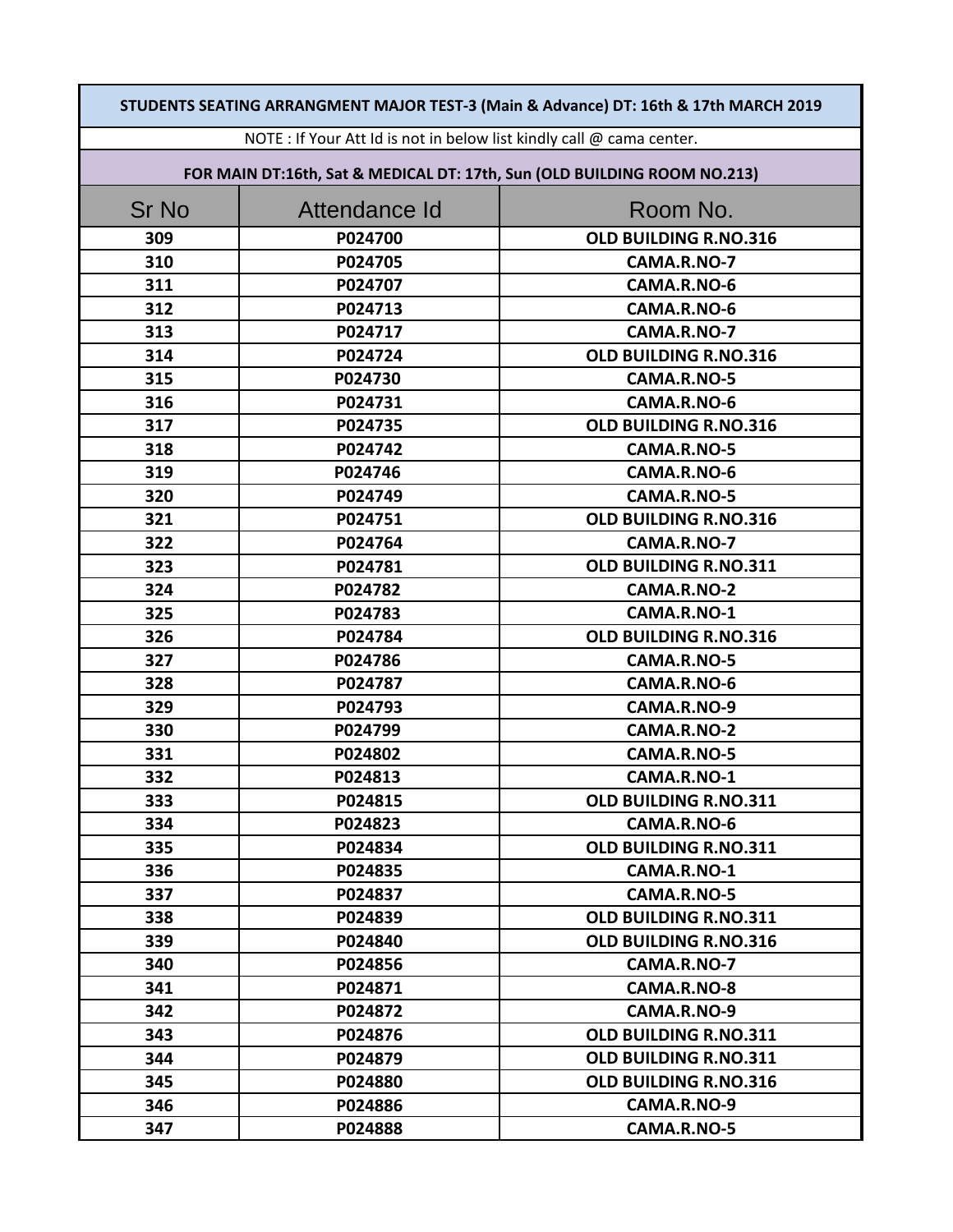| STUDENTS SEATING ARRANGMENT MAJOR TEST-3 (Main & Advance) DT: 16th & 17th MARCH 2019 |                                                                          |                       |  |
|--------------------------------------------------------------------------------------|--------------------------------------------------------------------------|-----------------------|--|
| NOTE : If Your Att Id is not in below list kindly call @ cama center.                |                                                                          |                       |  |
|                                                                                      | FOR MAIN DT:16th, Sat & MEDICAL DT: 17th, Sun (OLD BUILDING ROOM NO.213) |                       |  |
| <b>Sr No</b>                                                                         | Attendance Id                                                            | Room No.              |  |
| 348                                                                                  | P024889                                                                  | OLD BUILDING R.NO.311 |  |
| 349                                                                                  | P024946                                                                  | CAMA.R.NO-6           |  |
| 350                                                                                  | P024947                                                                  | CAMA.R.NO-7           |  |
| 351                                                                                  | P024948                                                                  | CAMA.R.NO-2           |  |
| 352                                                                                  | P024949                                                                  | CAMA.R.NO-6           |  |
| 353                                                                                  | P024957                                                                  | CAMA.R.NO-6           |  |
| 354                                                                                  | P024973                                                                  | CAMA.R.NO-9           |  |
| 355                                                                                  | P024974                                                                  | CAMA.R.NO-2           |  |
| 356                                                                                  | P024975                                                                  | CAMA.R.NO-6           |  |
| 357                                                                                  | P024976                                                                  | CAMA.R.NO-3           |  |
| 358                                                                                  | P024977                                                                  | CAMA.R.NO-7           |  |
| 359                                                                                  | P024983                                                                  | CAMA.R.NO-9           |  |
| 360                                                                                  | P024991                                                                  | CAMA.R.NO-8           |  |
| 361                                                                                  | P025052                                                                  | CAMA.R.NO-3           |  |
| 362                                                                                  | P025078                                                                  | CAMA.R.NO-6           |  |
| 363                                                                                  | P025095                                                                  | CAMA.R.NO-5           |  |
| 364                                                                                  | P025165                                                                  | OLD BUILDING R.NO.311 |  |
| 365                                                                                  | P025166                                                                  | OLD BUILDING R.NO.316 |  |
| 366                                                                                  | P025175                                                                  | CAMA.R.NO-2           |  |
| 367                                                                                  | P025177                                                                  | OLD BUILDING R.NO.316 |  |
| 368                                                                                  | P025183                                                                  | CAMA.R.NO-8           |  |
| 369                                                                                  | P025186                                                                  | CAMA.R.NO-8           |  |
| 370                                                                                  | P025187                                                                  | CAMA.R.NO-1           |  |
| 371                                                                                  | P025190                                                                  | CAMA.R.NO-6           |  |
| 372                                                                                  | P025191                                                                  | CAMA.R.NO-7           |  |
| 373                                                                                  | P025192                                                                  | CAMA.R.NO-5           |  |
| 374                                                                                  | P025195                                                                  | CAMA.R.NO-5           |  |
| 375                                                                                  | P025197                                                                  | CAMA.R.NO-8           |  |
| 376                                                                                  | P025206                                                                  | CAMA.R.NO-3           |  |
| 377                                                                                  | P025242                                                                  | OLD BUILDING R.NO.311 |  |
| 378                                                                                  | P025357                                                                  | CAMA.R.NO-1           |  |
| 379                                                                                  | P025383                                                                  | CAMA.R.NO-7           |  |
| 380                                                                                  | P025384                                                                  | CAMA.R.NO-8           |  |
| 381                                                                                  | P025397                                                                  | OLD BUILDING R.NO.316 |  |
| 382                                                                                  | P025479                                                                  | CAMA.R.NO-1           |  |
| 383                                                                                  | P025483                                                                  | CAMA.R.NO-6           |  |
| 384                                                                                  | P025484                                                                  | CAMA.R.NO-1           |  |
| 385                                                                                  | P025486                                                                  | OLD BUILDING R.NO.211 |  |
| 386                                                                                  | P025504                                                                  | OLD BUILDING R.NO.211 |  |